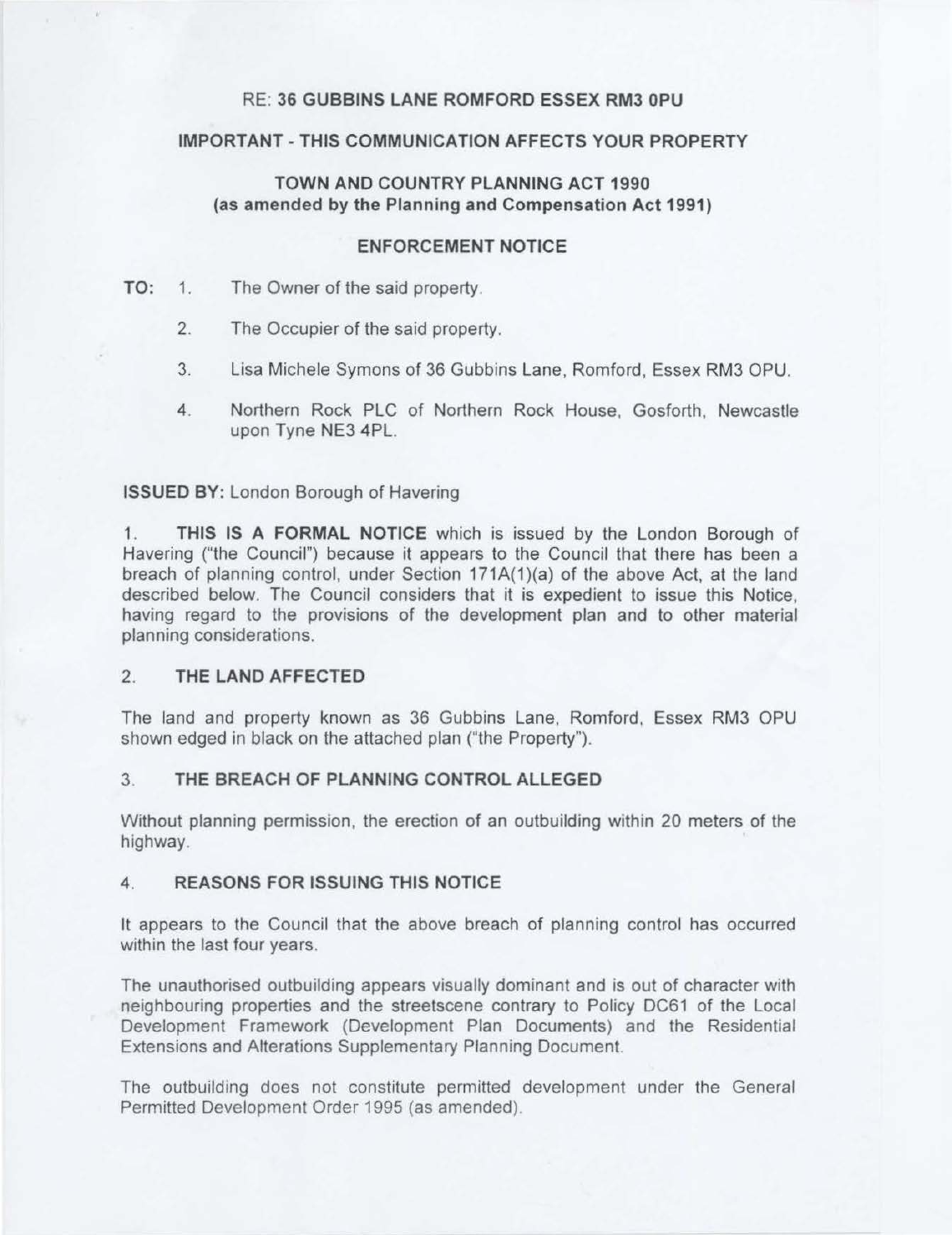The Council does not consider that planning permission should be given, because planning conditions could not overcome these problems.

An application for retrospective Planning Permission has been made previously and has been refused by the Council.

### 5. **WHAT YOU ARE REQUIRED TO DO**

(i) Remove the unauthorised outbuilding in its entirety.

Time for compliance: 3 months from the effective date of this notice.

(ii) Reinstate the Property to its condition prior to the erection of the outbuilding.

Time for compliance: 3 months from the effective date of this notice.

(iii) Remove all materials, machinery, apparatus, equipment and installations used in connection with or resulting from the removal of the out building and the re-instatement of the property to its condition prior to the erection of the extension.

Time for compliance: 3 months from the effective date of this notice.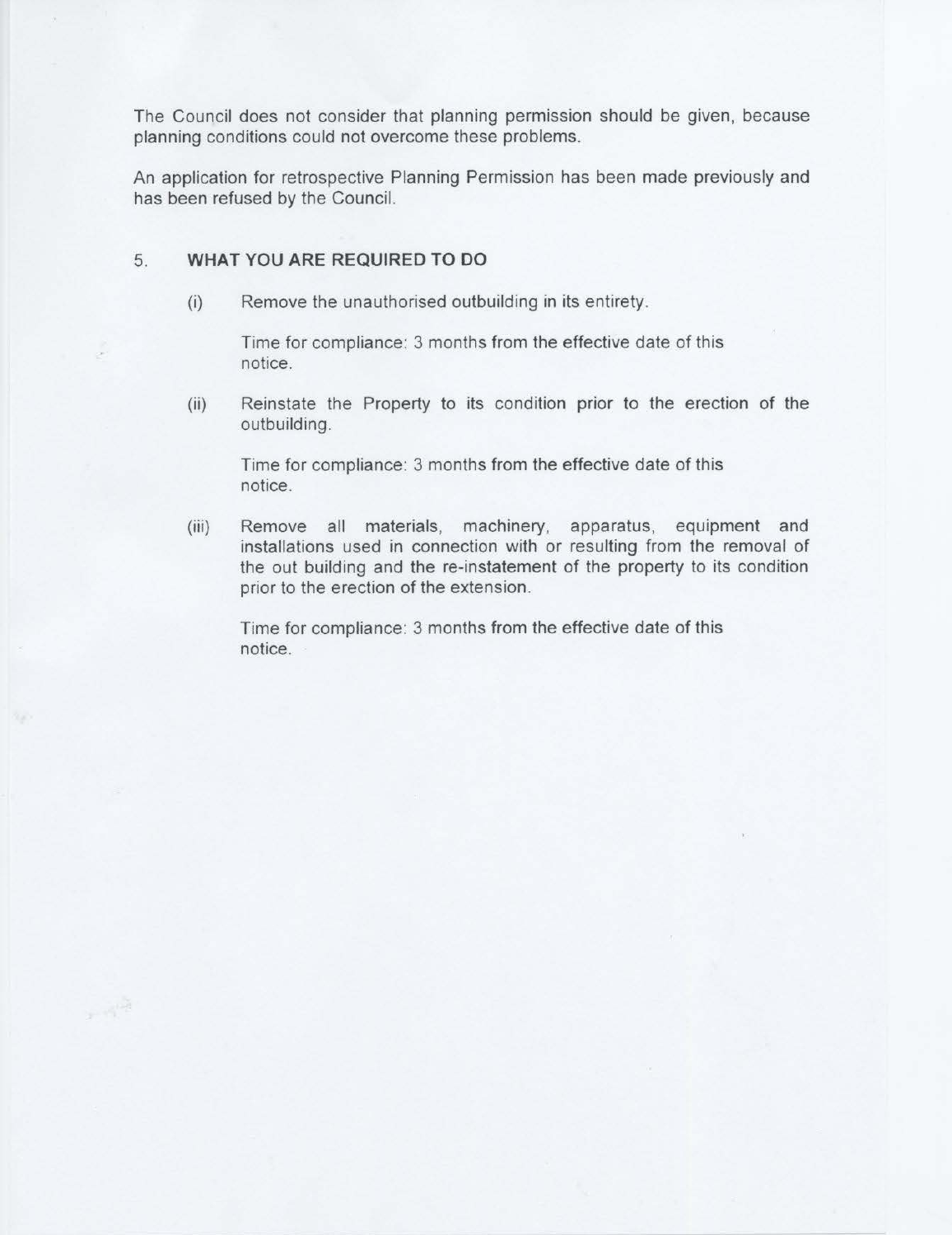# 6. **WHEN THIS NOTICE TAKES EFFECT**

This Notice takes effect on 26 August 2008, unless an appeal is made against it

beforehand<br>Dated: **Dated:** / '1'/(1,, ' **<sup>2008</sup>**. ,- Signed:  $Y$ /  $Y$  $, 44$ ( Vny 2000)<br>Your Highly I *I I I* 

Authorised Officer on behalf of the London Borough of **Havering** Town Hall Main Road, Romford RM1 38D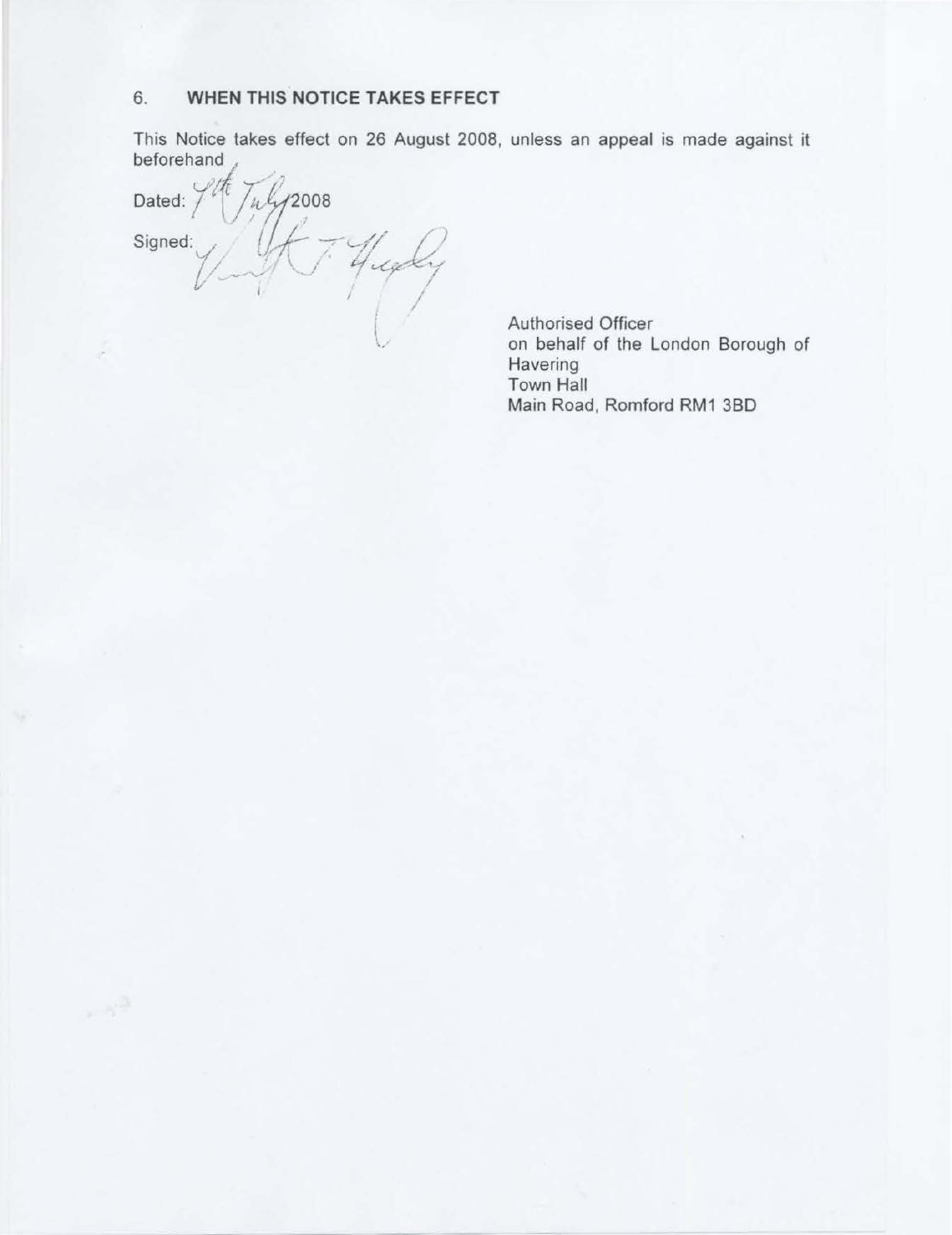# **H. M. LAND REGISTRY**





C Crown Copyright 1972

 $\sim \Lambda^{1/2}$ 



# \_\_ --·---------.~~-- -,...,\_\_\_ ..\_\_ \_\_ \_\_,\_··--· - . ..-- ------.. - \_.....--------•-·-•----.-J

#### **This official copy is issued, and shows the state of this title plan, on 24 June 2008 at 11 :46:55.**

It is admissible in evidence to the same extent as the original (s.67 Land Registration Act 2002).

This title plan shows the general position, not the exact line, of the boundaries. It may be subject to distortions in scale. Measurements scaled from this plan may not match measurements between the same points on the ground. See Land Registry Public Guide 19 · Title Plans and Boundaries.

#### **This title is dealt with by Land Registry, Stevenage Office.**

© Crown Copyright. Produced by Land Registry. Reproduction in wh·Jle o: in part Is prohibited without the prior written permission of Ordnance Survey. Licence Number 100026316.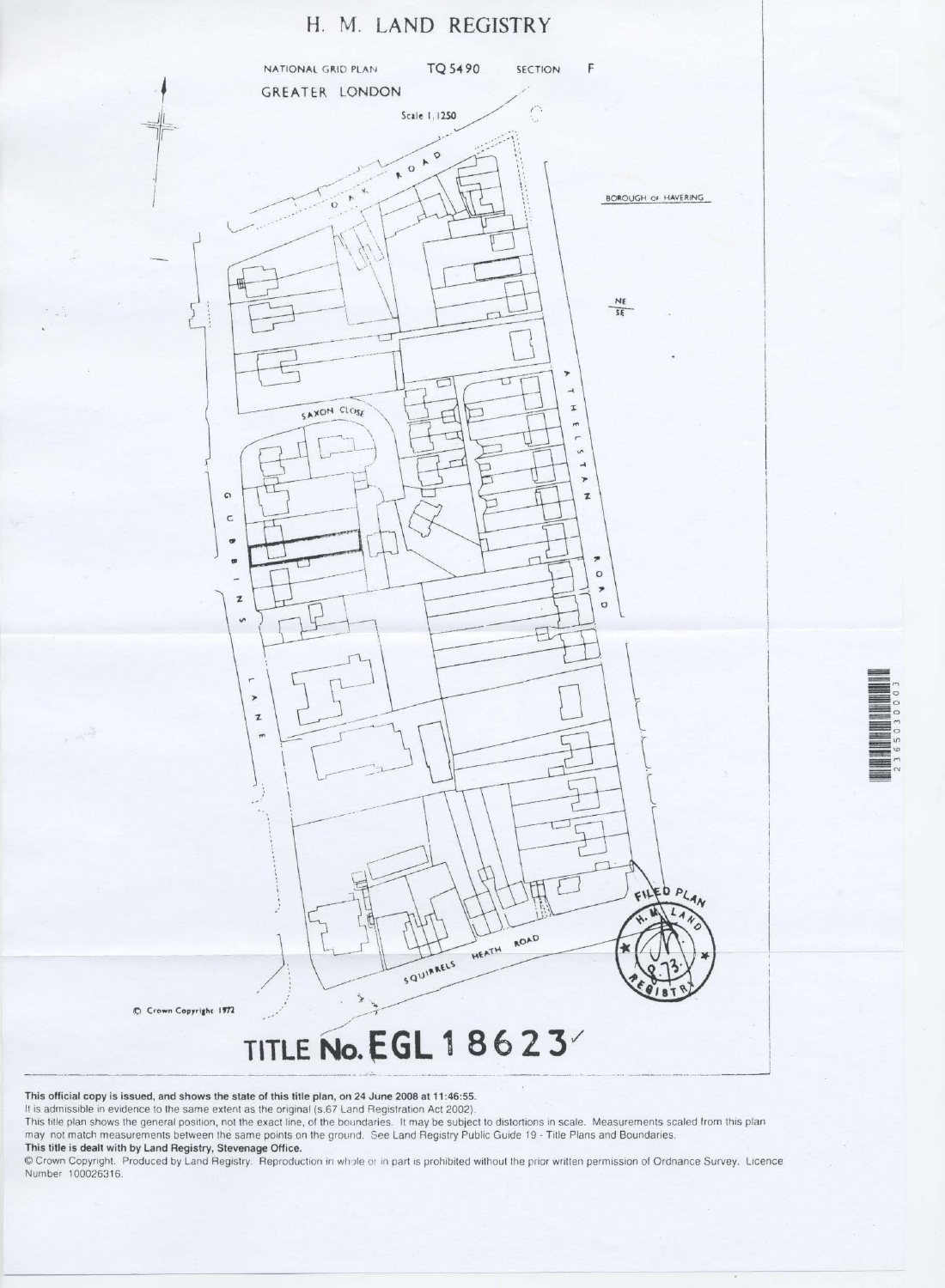# **YOUR RIGHT OF APPEAL**

You can appeal against this Enforcement Notice to the Secretary of State by 26 August 2008. Further details are given in the attached explanatory note.

# **WHAT HAPPENS IF YOU DO NOT APPEAL**

If you do not appeal against this Enforcement Notice, it will take effect on 26 August 2008 and you must then ensure that the required steps for complying with it, for which you may be held responsible, are taken within the period specified in the Notice.

**FAILURE TO COMPLY WITH AN ENFORCEMENT NOTICE WHICH HAS TAKEN EFFECT CAN RESULT IN PROSECUTION AND/OR REMEDIAL ACTION BY THE COUNCIL.**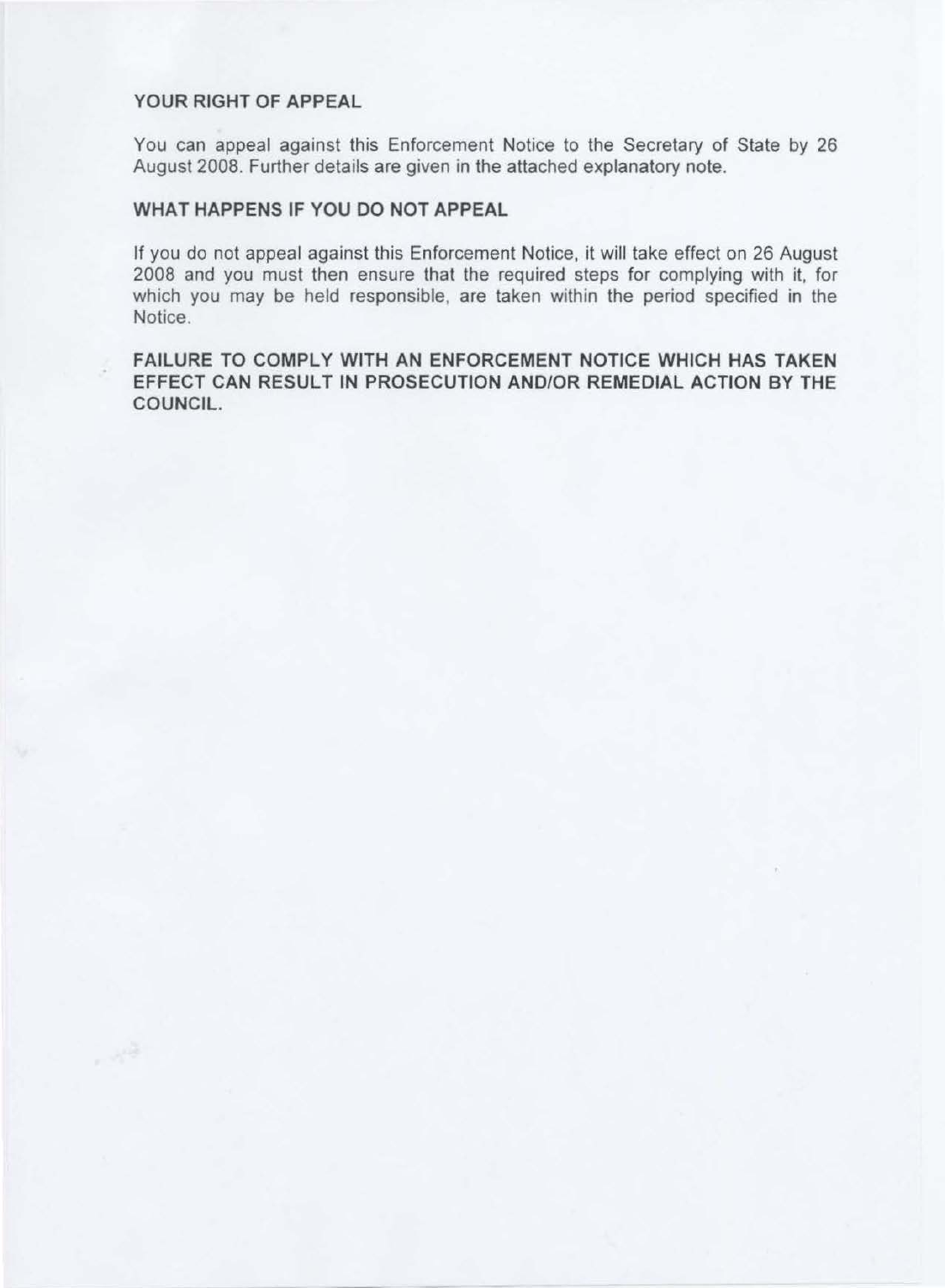# **EXPLANATORY NOTES**

# **STATUTORY PROVISIONS**

A summary of Sections 171A, 171B and 172 to 177 of the Town and Country Planning Act 1990 (as amended) is enclosed with this Notice.

# **YOUR RIGHT OF APPEAL**

You can appeal against this Notice, but any appeal must be in writing and received, or posted (with the postage paid and properly addressed) in time to be received in the ordinary course of the post, by the Secretary of State before 26 August 2008. The enclosed booklet "Enforcement Appeals - A guide to Procedure" sets out your rights. Read it carefully. If you appeal you should use the enclosed appeal forms. Two copies are for you to send to the Secretary of State if you decide to appeal. The other is for you to keep as a duplicate for your own records. You should also send the Secretary of State a copy of the Enforcement Notice.

# **GROUNDS OF APPEAL**

The grounds of appeal are set out in Section 174 of the Town and Country Planning Act 1991 and are also set out on pages 2 - 5 of the enclosed appeal forms.

#### **PLANNING APPLICATION FEE**

Should you wish to appeal on ground (a) - that planning permission should be granted for the unauthorised development - then a fee of £150.00 is payable both to the Secretary of State and to the Council. If the fees are not paid then that ground of appeal will not be valid.

#### **STATEMENT ON GROUNDS OF APPEAL**

You must submit to the Secretary of State, either when giving notice of appeal or within 14 days from the date on which the Secretary of State sends him a notice so requiring him, a statement in writing specifying the grounds on which you are appealing against the enforcement notice and stating briefly the facts on which you propose to rely in support of each of those grounds.

# **RECIPIENTS OF THE ENFORCEMENT NOTICE**

The names and addresses of all the persons on whom the Enforcement Notice has been served are:

- 1. The Owner of the said property.
- 2. The Occupier of the said property.
- 3. Lisa Michele Symons of 36 Gubbins Lane, Romford, Essex RM3 OPU